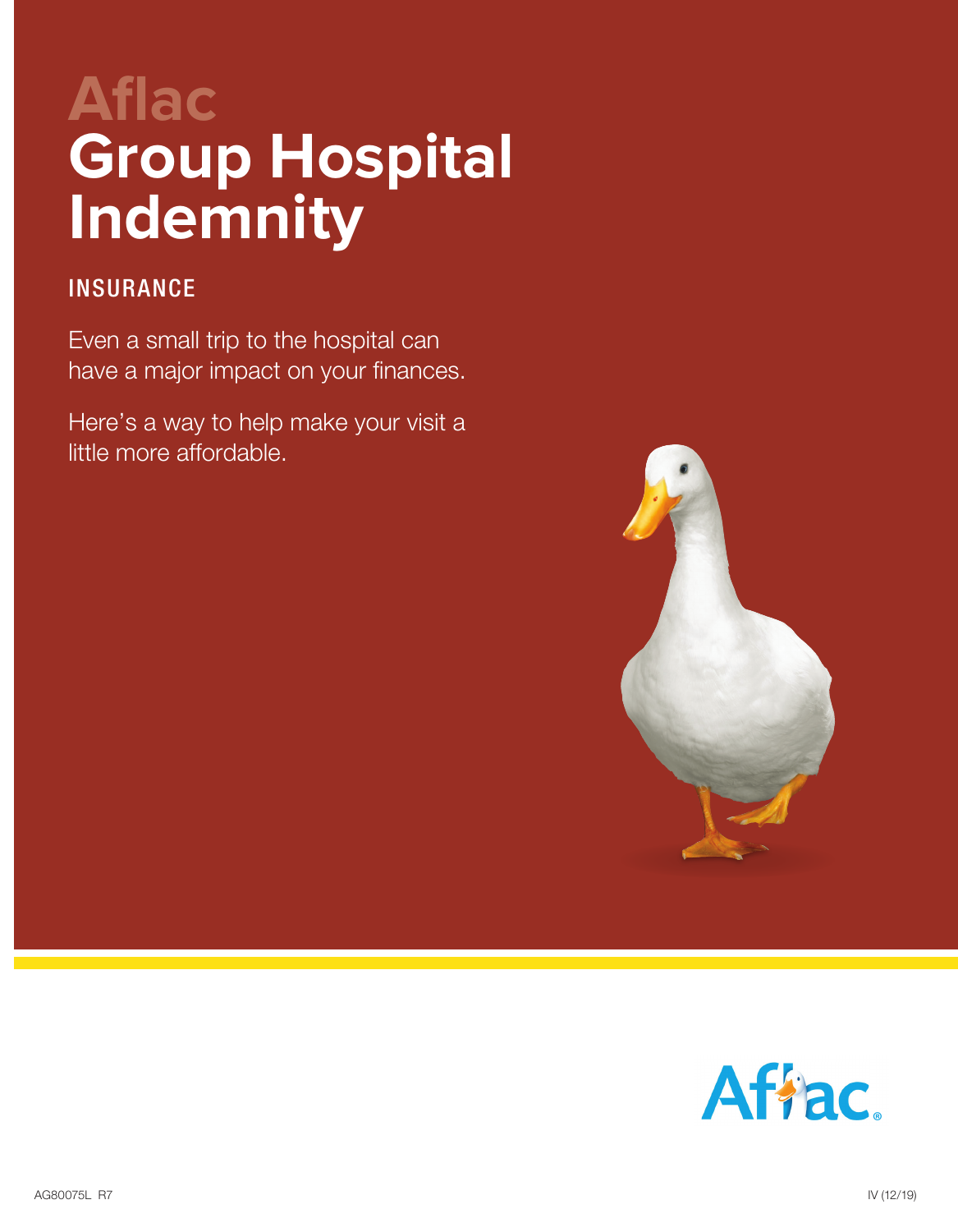# **AFLAC GROUP HOSPITAL INDEMNITY**

Policy Series C80000

# **The plan that can help with expenses and protect your savings.**

Does your major medical insurance cover all of your bills?

Even a minor trip to the hospital can present you with unexpected expenses and medical bills. And even with major medical insurance, your plan may only pay a portion of your entire stay.

### **That's how the Aflac Group Hospital Indemnity plan can help.**

It provides financial assistance to enhance your current coverage. It may help avoid dipping into savings or having to borrow to address out-of-pocket-expenses major medical insurance was never intended to cover. Like transportation and meals for family members, help with child care, or time away from work, for instance.

### The Aflac Group Hospital Indemnity plan benefits include

the following:

- Hospital Confinement Benefit
- Hospital Admission Benefit
- Hospital Intensive Care Benefit
- Intermediate Intensive Care Step-Down Unit
- Successor Insured Benefit



#### **How it works** Н C. The Aflac Group Hospital Indemnity The The The insured The insured plan pays Aflac Group physician has a high is released Hospital Indemnity admits the fever and after two **\$700** plan is selected. goes to the insured into days. emergency the hospital. room.

Amount payable was generated based on benefit amounts for: Hospital Admission (\$500), and Hospital Confinement (\$100 per day).

The plan has limitations and exclusions that may affect benefits payable. This brochure is for illustrative purposes only. Refer to your certificate for complete details, definitions, limitations, and exclusions.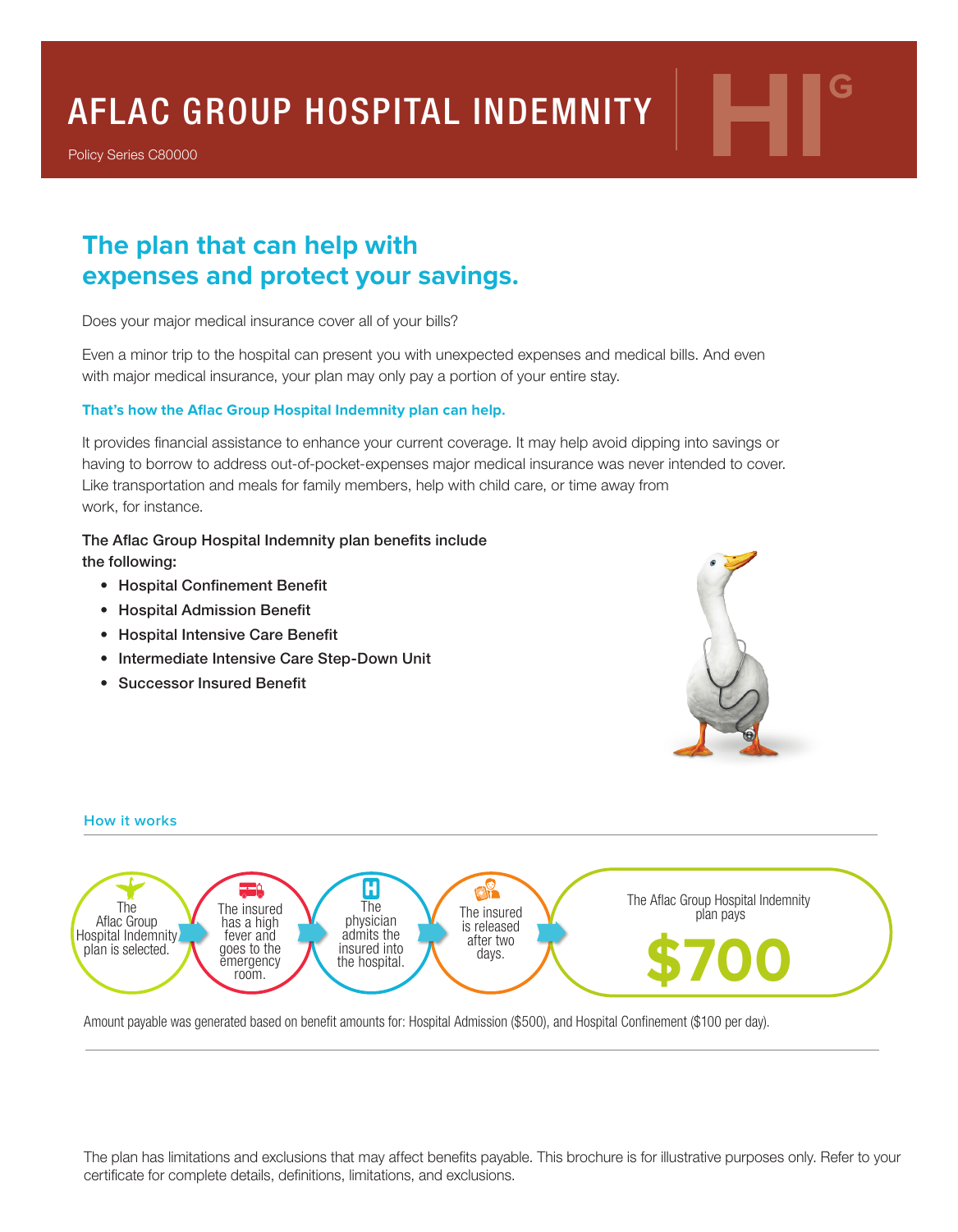## **Benefits Overview**

### BENEFIT AMOUNT

| HOSPITAL ADMISSION BENEFIT per confinement (once per covered sickness or accident per calendar year for<br>each insured)<br>Payable when an insured is admitted to a hospital and confined as an inpatient because of a covered<br>accidental injury or covered sickness. We will not pay benefits for confinement to an observation unit, or<br>for emergency room treatment or outpatient treatment.<br>We will not pay benefits for admission of a newborn child following his birth; however, we will pay for a<br>newborn's admission to a Hospital Intensive Care Unit if, following birth, he is confined as an inpatient<br>as a result of a covered accidental injury or covered sickness (including congenital defects, birth<br>abnormalities, and/or premature birth).   | \$500 |
|--------------------------------------------------------------------------------------------------------------------------------------------------------------------------------------------------------------------------------------------------------------------------------------------------------------------------------------------------------------------------------------------------------------------------------------------------------------------------------------------------------------------------------------------------------------------------------------------------------------------------------------------------------------------------------------------------------------------------------------------------------------------------------------|-------|
| <b>HOSPITAL CONFINEMENT per day (maximum of 31 days per confinement for each covered sickness or accident for</b><br>each insured)<br>Payable for each day that an insured is confined to a hospital as an inpatient as the result of a covered<br>accidental injury or covered sickness. If we pay benefits for confinement and the insured becomes<br>confined again within six months because of the same or related condition, we will treat this confinement<br>as the same period of confinement. This benefit is payable for only one hospital confinement at a time<br>even if caused by more than one covered accidental injury, more than one covered sickness, or a<br>covered accidental injury and a covered sickness.                                                  | \$100 |
| <b>HOSPITAL INTENSIVE CARE BENEFIT per day</b> (maximum of 10 days per confinement for each covered sickness<br>or accident for each insured)<br>Payable for each day when an insured is confined in a Hospital Intensive Care Unit because of a covered<br>accidental injury or covered sickness. We will pay benefits for only one confinement in a Hospital's<br>Intensive Care Unit at a time. Once benefits are paid, if an insured becomes confined to a Hospital's<br>Intensive Care Unit again within six months because of the same or related condition, we will treat this<br>confinement as the same period of confinement.<br>This benefit is payable in addition to the Hospital Confinement Benefit.                                                                  | \$100 |
| <b>INTERMEDIATE INTENSIVE CARE STEP-DOWN UNIT per day</b> (maximum of 10 days per confinement for each<br>covered sickness or accident for each insured)<br>Payable for each day when an insured is confined in an Intermediate Intensive Care Step-Down<br>Unit because of a covered accidental injury or covered sickness. We will pay benefits for only one<br>confinement in an Intermediate Intensive Care Step-Down Unit at a time.<br>Once benefits are paid, if an insured becomes confined to a Hospital's Intermediate Intensive Care<br>Step-Down Unit again within six months because of the same or related condition, we will treat this<br>confinement as the same period of confinement.<br>This benefit is payable in addition to the Hospital Confinement Benefit. | \$50  |

#### SUCCESSOR INSURED BENEFIT

If spouse coverage is in force at the time of the employee's death, the surviving spouse may elect to continue coverage. Coverage would continue according to the existing plan and would also include any dependent child coverage in force at the time.

In order to receive benefits for accidental injuries due to a covered accident, an insured must be admitted within six months of the date of the covered accident (in Washington, twelve months).

### **LIMITATIONS AND EXCLUSIONS**

EXCLUSIONS

We will not pay for loss due to:

- War voluntarily participating in war, any act of war, or military conflicts, declared or undeclared, or voluntarily participating or serving in the military, armed forces, or an auxiliary unit thereto, or contracting with any country or international authority. (We will return the prorated premium for any period not covered by the certificate when the insured is in such service.) War also includes voluntary participation (In North Carolina, active participation) in an insurrection, riot, civil commotion or civil state of belligerence. War does not include acts of terrorism (except in Illinois).
	- − In Connecticut: a riot is not excluded.
- − In Oklahoma: War, or any act of war, declared or undeclared, when serving in the military, armed forces, or an auxiliary unit thereto. (We will return the prorated premium for any period not covered by the certificate when the insured is in such service.) War does not include acts of terrorism.
- Suicide committing or attempting to commit suicide, while sane or insane.
	- − In Missouri, Montana, and Vermont: committing or attempting to commit suicide, while sane.
	- − In Minnesota: this exclusion does not apply.
- Self-Inflicted Injuries injuring or attempting to injure oneself intentionally.
	- − In Missouri: injuring or attempting to injure oneself intentionally which is obviously not an attempted suicide.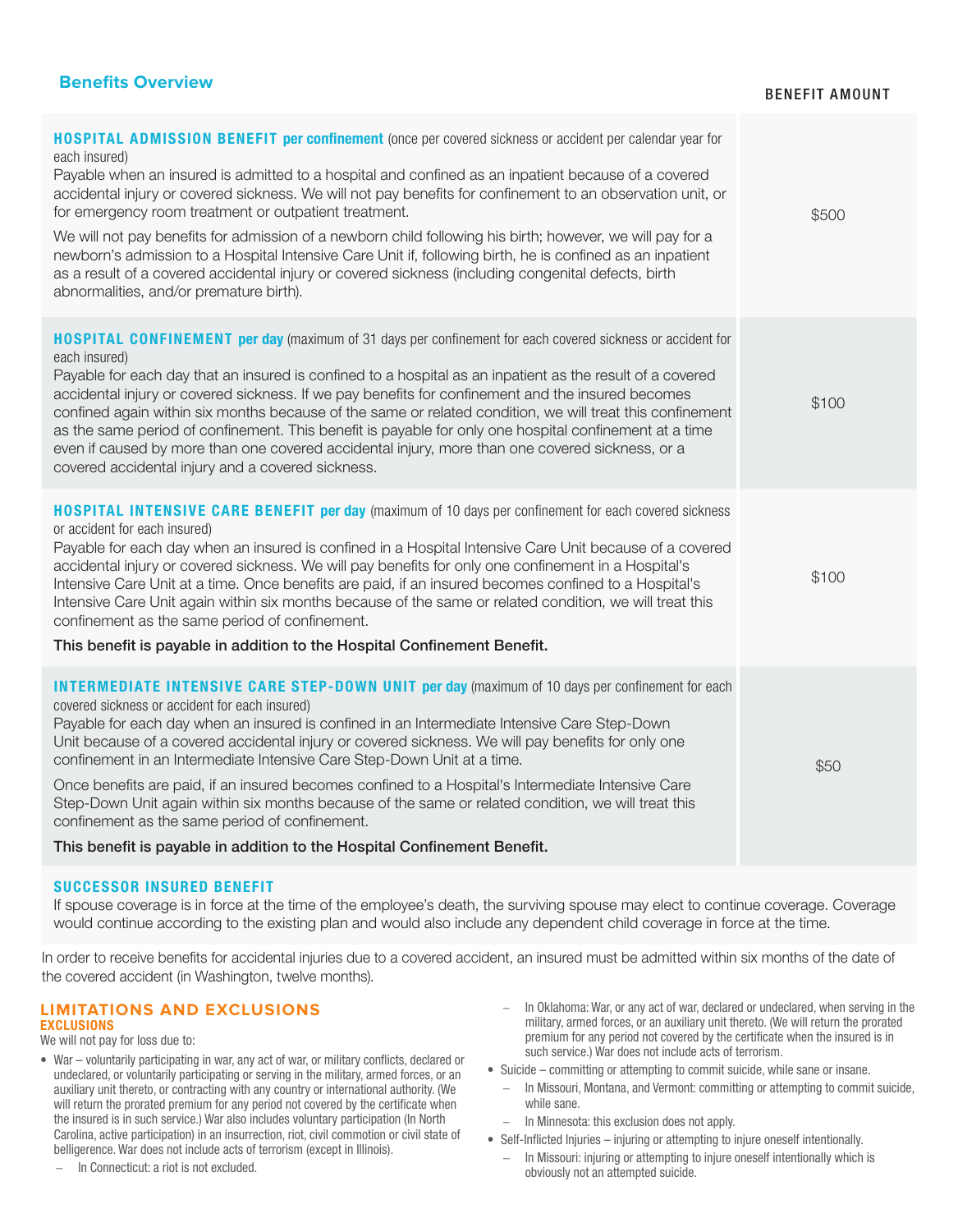- − In Vermont: injuring or attempting to injure oneself intentionally, while sane.
- Racing riding in or driving any motor-driven vehicle in a race, stunt show or speed test in a professional or semi-professional capacity.
- Illegal Occupation voluntarily participating in, committing, or attempting to commit a felony or illegal act or activity, or voluntarily working at, or being engaged in, an illegal occupation or job.
	- − In Connecticut: voluntarily participating in, committing, or attempting to commit a felony.
	- − In Illinois: committing or attempting to commit a felony or being engaged in an illegal occupation.
	- In Nebraska and Tennessee: voluntarily participating in, committing, or attempting to commit a felony or voluntarily working at, or being engaged in, an illegal occupation or job.
	- In Pennsylvania: committing or attempting to commit a felony, or being engaged in an illegal occupation.
	- − In South Dakota: voluntarily committing a felony.
- Sports participating in any organized sport in a professional or semi-professional capacity.
- Custodial Care this is non-medical care that helps individuals with the basic tasks of everyday life, the preparation of special diets, and the self-administration of medication which does not require the constant attention of medical personnel.
- Treatment for being overweight, gastric bypass or stapling, intestinal bypass, and any related procedures, including any resulting complications.
- Services performed by a family member.
	- − In Arizona: this exclusion does not apply.
	- In South Dakota: this exclusion does not apply.
- Services related to sex or gender change, sterilization, in vitro fertilization, vasectomy or reversal of a vasectomy, or tubal ligation.
	- − In Washington D.C. and Washington: Services related to sterilization, in vitro fertilization, vasectomy or reversal of a vasectomy, or tubal ligation.
- Elective Abortion an abortion for any reason other than to preserve the life of the person upon whom the abortion is performed.
	- In Tennessee, or if the pregnancy was the result of rape or incest, or if the fetus is non-viable.
- Dental Services or Treatment.
- Cosmetic Surgery, except when due to:
	- Reconstructive surgery, when the service is related to or follows surgery resulting from a Covered Accidental Injury or a Covered Sickness, or is related to or results from a congenital disease or anomaly of a covered dependent child.
	- − Congenital defects in newborns.

## **TERMS YOU NEED TO KNOW**

A Covered Accident is an accident that occurs on or after an insured's effective date while coverage is in force, and that is not specifically excluded by the plan.

Dependent means your spouse or dependent children, as defined in the applicable rider, who have been accepted for coverage. Spouse is your legal wife, husband, or partner in a legally recognized union. Refer to your certificate for details.

Dependent Children are your or your spouse's natural children, step-children, grandchildren who are in your legal custody and residing with you, foster children, children subject to legal guardianship, legally adopted children (in Texas, adopted children), or children placed for adoption. (In Florida, coverage may be provided for the children of custodial and non-custodial parents.) Newborn children are automatically covered from the moment of birth for 60 days. Newly adopted children (and foster children in North Carolina) are automatically covered for 60 days also. See certificate for details. Dependent children must be younger than age 26 (In Arizona, on the effictive date of coverage and in Louisiana and Illinois, unmarried). See certificate for details.

Doctor is a person who is duly qualified as a practitioner of the healing arts acting within the scope of his license, and: is licensed to practice medicine; prescribe and administer drugs; or to perform surgery, or is a duly qualified medical practitioner according to the laws and regulations in the state in which treatment is made.

In Montana: For purposes of treatment, the insured has full freedom of choice in the selection of any licensed physician, physician assistant, dentist, osteopath, chiropractor, optometrist, podiatrist, licensed social worker, psychologist, licensed professional counselor, acupuncturist, naturopathic physician, physical therapist, or advanced practice registered nurse.

A Doctor does not include you or any of your Family Members. For the purposes of this definition, Family Member includes your spouse as well as the following members of your immediate family: son, daughter, mother, father, sister, or brother. In Arizona, however, a doctor who is your family member may treat you. In South Dakota, however, a doctor who is your family member may treat you if that doctor is the only doctor in the area and acts within the scope of his or her practice.

A Hospital is not a nursing home; an extended care facility; a skilled nursing facility; a rest home or home for the aged; a rehabilitation facility; a facility for the treatment of alcoholism or drug addiction (except in Vermont); an assisted living facility; or any facility not meeting the definition of a Hospital as defined in the certificate.

A Hospital Intensive Care Unit is not any of the following step-down units: a progressive care unit; a sub-acute intensive care unit; an intermediate care unit; a private monitored room; a surgical recovery room; an observation unit; or any facility not meeting the definition of a Hospital Intensive Care Unit as defined in the certificate

Sickness means an illness, infection, disease, or any other abnormal physical condition or pregnancy that is not caused solely by, or the result of, any injury (In Maine, illness or disease of an insured). A Covered Sickness is one that is not excluded by name, specific description, or any other provision in this plan. For a benefit to be payable, loss arising from the covered sickness must occur while the applicable insured's coverage is in force (except in Montana).

Treatment is the consultation, care, or services provided by a doctor. This includes receiving any diagnostic measures and taking prescribed drugs and medicines. Treatment does not include telemedicine services (except in Kansas).

#### You May Continue Your Coverage

Your coverage may be continued with certain stipulations. See certificate for details. Termination of Coverage

Your insurance may terminate when the plan is terminated; the 31st day after the premium due date if the premium has not been paid; or the date you no longer belong to an eligible class. If your coverage terminates, we will provide benefits for valid claims that arose while your coverage was in force. See certificate for details.

## **NOTICES**

If this coverage will replace any existing individual policy, please be aware that it may be in your best interest to maintain your individual guaranteed-renewable policy.

Notice to Consumer: The coverages provided by Continental American Insurance Company (CAIC) represent supplemental benefits only. They do not constitute comprehensive health insurance coverage and do not satisfy the requirement of minimum essential coverage under the Affordable Care Act. CAIC coverage is not intended to replace or be issued in lieu of major medical coverage. It is designed to supplement a major medical program.

For more information, ask your insurance agent/producer, call 1.800.433.3036, or visit aflacgroupinsurance.com.

Continental American Insurance Company (CAIC ), a proud member of the Aflac family of insurers, is a wholly-owned subsidiary of Aflac Incorporated and underwrites group coverage. CAIC is not licensed to solicit business in New York, Guam, Puerto Rico, or the Virgin Islands.

Continental American Insurance Company • Columbia, South Carolina

The certificate to which this sales material pertains may be written only in English; the certificate prevails if interpretation of this material varies. Read your certificate carefully for exact terms and conditions. You're welcome to request a full copy of the plan certificate through your employer or by reaching out to our Customer Service Center. Benefits, terms, and conditions may vary by state.

This brochure is subject to the terms, conditions, and limitations of Policy Series C80000. In Arkansas, C80100AR. In Oklahoma, C80100OK. In Oregon, C80100OR. In Pennsylvania, C80100PA. In Texas, C80100TX. In Virginia, C80100VA.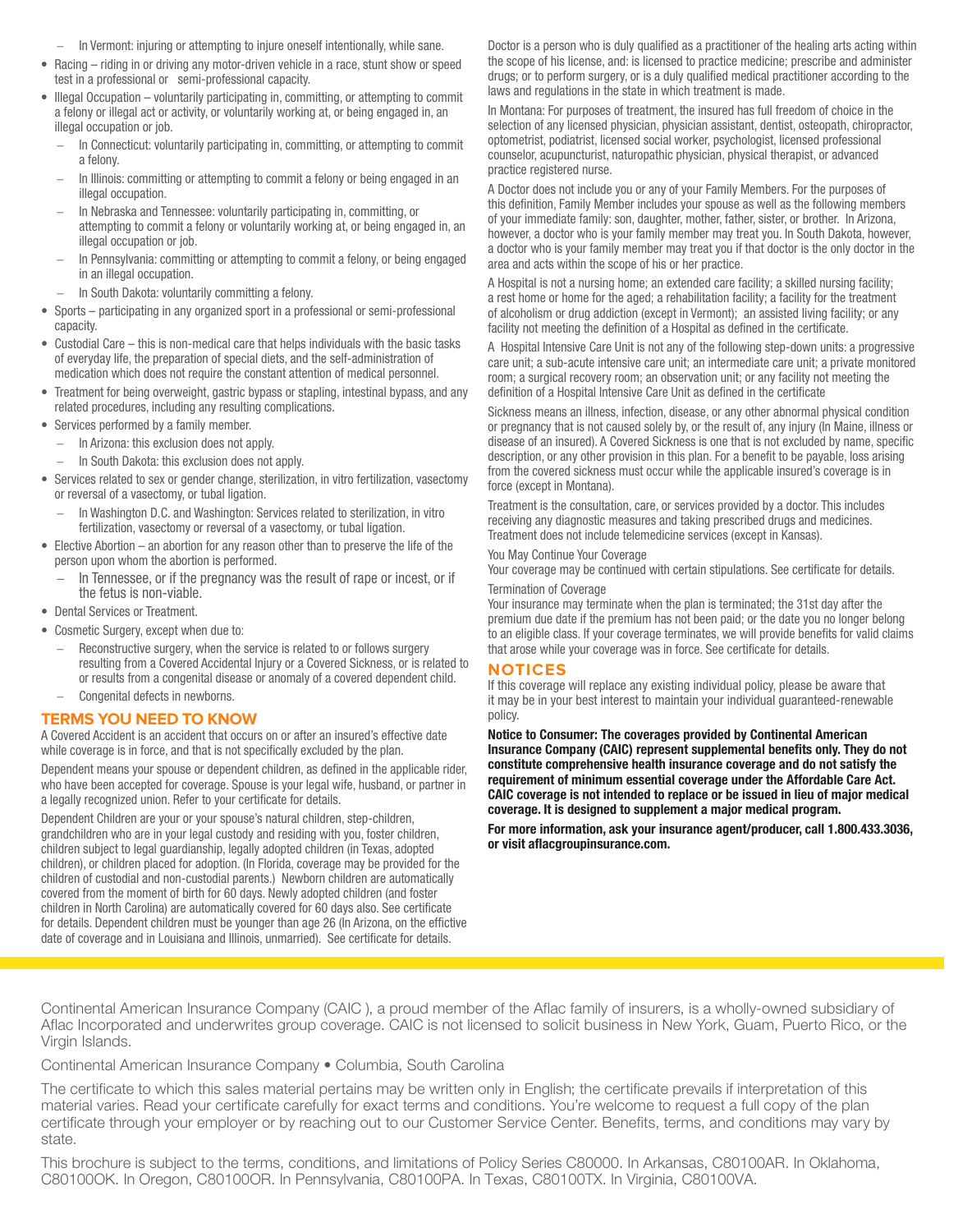# AFLAC GROUP HOSPITAL INDEMNITY INSURANCE AFLAC GROUP HOSPITAL INDEMNITY INSURANCE

| <b>TREATMENT BENEFITS</b>                                                                                                                                                                                                                                                                                                                                                                                                                                                                                                                                                                                                                                                                                                                                                                                                                                                                        | <b>BENEFIT</b><br>AMOUNT                                                                 |
|--------------------------------------------------------------------------------------------------------------------------------------------------------------------------------------------------------------------------------------------------------------------------------------------------------------------------------------------------------------------------------------------------------------------------------------------------------------------------------------------------------------------------------------------------------------------------------------------------------------------------------------------------------------------------------------------------------------------------------------------------------------------------------------------------------------------------------------------------------------------------------------------------|------------------------------------------------------------------------------------------|
| <b>OUTPATIENT DOCTOR'S OFFICE VISIT</b> (maximum of 6 visits per calendar year for each insured)<br>We will pay the amount shown for each day that an insured visits a doctor's office. This benefit is not payable for visits to<br>a chiropractor's office.                                                                                                                                                                                                                                                                                                                                                                                                                                                                                                                                                                                                                                    | \$25                                                                                     |
| <b>TELEMEDICINE SERVICES</b> (maximum of 6 per calendar year for each insured)<br>We will pay the benefit amount shown for each day that, because of a covered accidental injury or covered sickness, an<br>insured seeks medical advice from a doctor via telemedicine services. The telemedicine services must be provided in lieu<br>of an outpatient doctor's office visit.                                                                                                                                                                                                                                                                                                                                                                                                                                                                                                                  | \$10                                                                                     |
| <b>CHIROPRACTOR VISIT</b> (maximum of 4 visits per calendar year for each insured)<br>We will pay the amount shown for each day that an insured receives services from a chiropractor for treatment of a<br>covered accidental injury or because of a covered sickness. Visits to a chiropractor's office are not payable under the<br>outpatient doctor's office visit benefit.                                                                                                                                                                                                                                                                                                                                                                                                                                                                                                                 | \$10                                                                                     |
| <b>MAJOR DIAGNOSTIC EXAMS</b> (once per covered sickness or accident per calendar year)<br>We will pay the amount shown for each day that, due to a covered accidental injury or covered sickness, an insured<br>requires one of the following exams:<br>· Computerized Tomography (CT/CAT scan)<br>· Magnetic Resonance Imaging (MRI)<br>Electroencephalography (EEG)                                                                                                                                                                                                                                                                                                                                                                                                                                                                                                                           | \$100                                                                                    |
| <b>OUT OF HOSPITAL PRESCRIPTION DRUG</b> (maximum of \$100 per calendar year for each insured)<br>We will pay the amount shown for each day an insured has a prescription filled. Prescription drugs must meet three<br>criteria: (1) be ordered by a doctor; (2) be dispensed by a licensed pharmacist; and (3) be medically necessary for the<br>care and treatment of the insured.<br>This benefit does not include benefits for: (a) therapeutic devices or appliances; (b) experimental drugs; (c) drugs,<br>medicines or insulin used by or administered to a person while he is confined to a hospital, rest home, extended-care<br>facility, convalescent home, nursing home or similar institution; (d) immunization agents, biological sera, blood or blood<br>plasma; or (e) contraceptive materials, devices or medications or infertility medication, except where required by law. | \$20                                                                                     |
| <b>HOSPITAL EMERGENCY ROOM VISIT</b> (maximum of 5 visits per calendar year for each insured)<br>We will pay the amount shown for each day that an insured visits a hospital emergency room due to a covered accidental<br>injury or for treatment due to a covered sickness.                                                                                                                                                                                                                                                                                                                                                                                                                                                                                                                                                                                                                    | \$75                                                                                     |
| <b>EMERGENCY ROOM OBSERVATION</b> (1 visit for each covered sickness or accident per calendar year, maximum of 5 total visits per calendar year<br>for each insured)<br>We will pay the amount shown for each period of observation that, because of a covered accidental injury or covered<br>sickness, an insured:<br>Receives treatment in a hospital emergency room, and<br>· Is held in a hospital for observation without being admitted as an inpatient.                                                                                                                                                                                                                                                                                                                                                                                                                                  | \$50<br>Each 24 hour<br>period<br>\$25<br>Less than 24<br>hours, but at<br>least 4 hours |
| REHABILITATION FACILITY per day (maximum of 15 days per confinement, no more than 30 days total per calendar year for each insured)<br>We will pay the amount shown for each day that, due to a covered accidental injury or a covered sickness, an insured<br>receives treatment as an inpatient at a rehabilitation facility. For this benefit to be payable, the insured must be transferred<br>to the rehabilitation facility for treatment following an inpatient hospital confinement. We will not pay the rehabilitation<br>facility benefit for the same days that the hospital confinement benefit is paid.                                                                                                                                                                                                                                                                             | \$50                                                                                     |

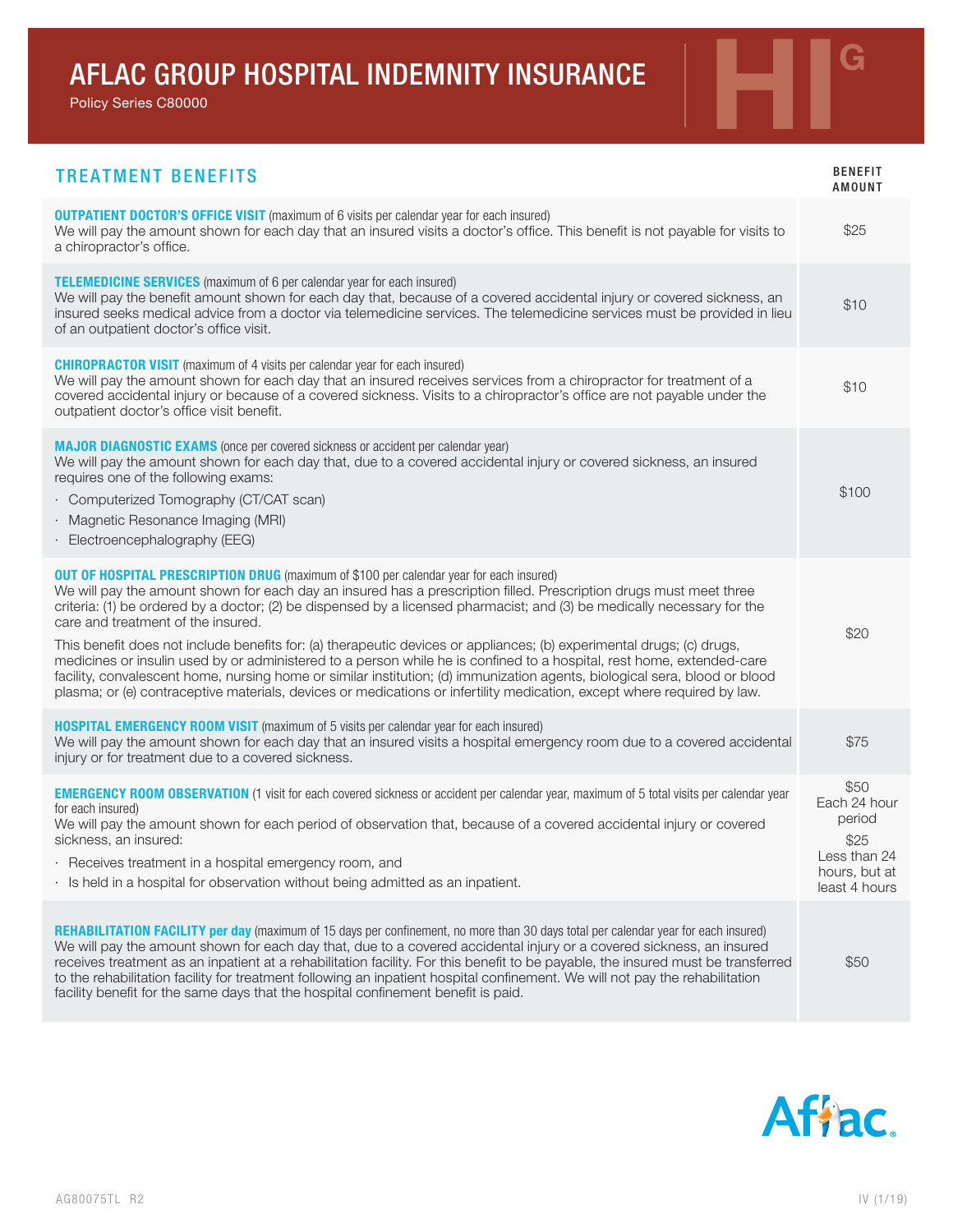Residents of Massachusetts are not eligible for these benefits.

#### **TERMS YOU NEED TO KNOW**

Chiropractor means a person, other than the insured or the insured's family member, who

- Is licensed as a chiropractor in the state in which treatment is received, and
- While working under the scope of his license, uses manual or mechanical means to detect or correct disorders of structural imbalance, distortion, or subluxation of the musculoskeletal system and the nervous system for the purpose of removing nerve interference and related effects. The interference must result from or relate to distortion, misalignment, or subluxation of or in the vertebral column.

Rehabilitation Facility is a unit or facility providing coordinated multidisciplinary physical restorative services. These services must be provided to inpatients under a doctor's direction. The doctor must be knowledgeable and experienced in rehabilitative medicine. Beds must be set up in a unit or facility specifically designated and staffed for this service. This is not a facility for the treatment of alcoholism or drug addiction (except in Vermont).

Telemedicine Service means a medical inquiry with a doctor via audio or video communication that assists with a patient's assessment, diagnosis, and consultation.

Observation Unit means a unit in which observation services are given through hospital outpatient services to help the doctor decide if the patient needs to be admitted as an inpatient or can be discharged. Observation services may be given in the emergency department or another area of the hospital.

#### **For a complete list of limitations and exclusions please refer to the brochure.**

**Continental American Insurance Company (CAIC),** a proud member of the Aflac family of insurers, is a wholly-owned subsidiary of Aflac Incorporated and underwrites group coverage. CAIC is not licensed to solicit business in New York, Guam, Puerto Rico, or the Virgin Islands.

This piece is intended to be used in conjunction with the product brochure for Policy Series C80000 and is subject to the terms, conditions, and limitations of the plan.

Continental American Insurance Company • Columbia, South Carolina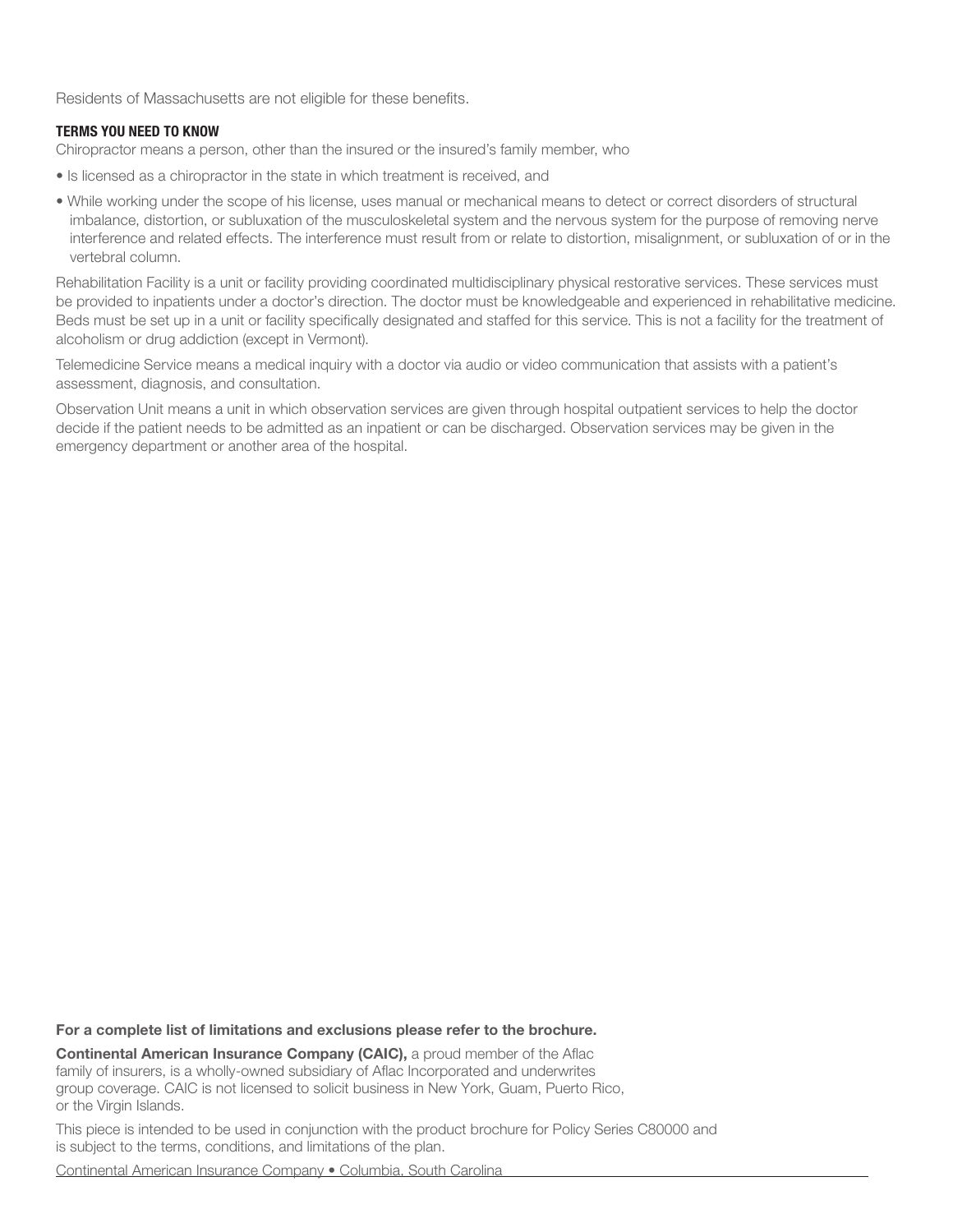# AFLAC GROUP HOSPITAL INDEMNITY INSURANCE AFLAC GROUP HOSPITAL INDEMNITY INSURANCE

| <b>INPATIENT AND OUTPATIENT SURGICAL BENEFITS</b>                                                                                                                                                                                                                                                                                                                                                        | <b>BENEFIT</b><br>AMOUNT |
|----------------------------------------------------------------------------------------------------------------------------------------------------------------------------------------------------------------------------------------------------------------------------------------------------------------------------------------------------------------------------------------------------------|--------------------------|
| <b>INPATIENT SURGERY AND ANESTHESIA</b> (performed in hospital or ambulatory surgical center)<br>Payable for each day that, due to a covered accidental injury or sickness, an insured has an inpatient<br>surgical procedure performed by a doctor. The surgery must be performed while the insured is confined to<br>a hospital as an inpatient.                                                       | \$250                    |
| <b>OUTPATIENT SURGERY AND ANESTHESIA</b> (performed in hospital or ambulatory surgical center)<br>Payable for each day that, due to a covered accidental injury or sickness, an insured has an outpatient<br>surgical procedure performed by a doctor in a hospital on an outpatient basis or ambulatory surgical<br>center.                                                                             | \$125                    |
| <b>FACILITIES FEE FOR OUTPATIENT SURGERY</b> (performed in hospital or ambulatory surgical center)<br>Payable if due to a covered accidental injury or sickness:<br>· An insured has an outpatient surgical procedure performed in an ambulatory surgical center or in a<br>hospital on an outpatient basis, and<br>· The insured receives an Outpatient Surgery and Anesthesia Benefit under this plan. | \$50                     |
| <b>OUTPATIENT SURGERY AND ANESTHESIA</b> (performed in a doctor's office, urgent care facility or emergency room; maximum<br>of 4 procedures per calendar year for each insured)<br>Payable for each day that, due to a covered accidental injury or sickness, an insured has an outpatient<br>surgical procedure performed by a doctor in a doctor's office or urgent care facility.                    | \$50                     |

Residents of Massachusetts are not eligible for these benefits.

#### **TERMS YOU NEED TO KNOW**

Ambulatory Surgical Center is defined as a licensed surgical center consisting of an operating room; facilities for the administration of general anesthesia; and a post-surgery recovery room in which the patient is admitted and discharged within a period of less than 24 hours.

Urgent Care is a walk-in clinic that delivers ambulatory, outpatient care in a dedicated medical facility for illnesses or injuries that require immediate care but that are not serious enough to require a visit to an emergency room.

**For a complete list of limitations and exclusions please refer to the brochure.** 

**Continental American Insurance Company (CAIC),** a proud member of the Aflac family of insurers, is a wholly-owned subsidiary of Aflac Incorporated and underwrites group coverage. CAIC is not licensed to solicit business in New York, Guam, Puerto Rico, or the Virgin Islands.

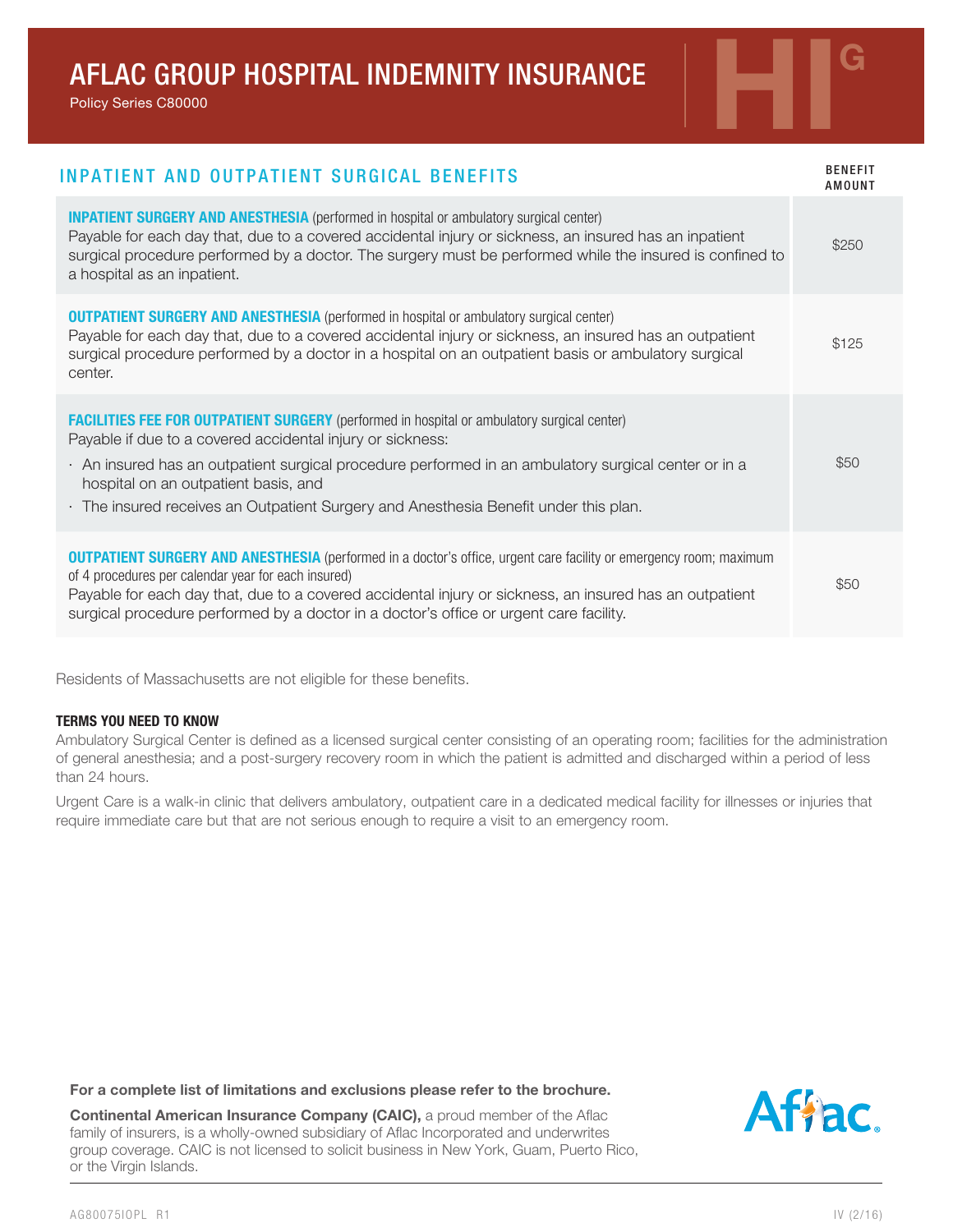# AFLAC GROUP HOSPITAL INDEMNITY INSURANCE AFLAC GROUP HOSPITAL INDEMNITY INSURANCE

# DEPENDENT CHILD NEONATAL AND PEDIATRIC HOSPITAL INTENSIVE **CARE UNIT RIDER**

| <b>ARE UNIT RIDER</b>                                                                                                                                                                                                                                                                                                                                                                                                                                                                   | <b>BENEFIT</b><br>AMOUNT |
|-----------------------------------------------------------------------------------------------------------------------------------------------------------------------------------------------------------------------------------------------------------------------------------------------------------------------------------------------------------------------------------------------------------------------------------------------------------------------------------------|--------------------------|
| Maximum of 31 days per confinement for each covered sickness or accident for dependent child.                                                                                                                                                                                                                                                                                                                                                                                           |                          |
| We will pay the amount shown for each day a dependent child is confined to a Neonatal or Pediatric<br>Hospital Intensive Care Unit because of a covered accidental injury or because of a covered sickness.<br>In order to receive this benefit for accidental injuries received in a covered accident, an insured must<br>be admitted to a Neonatal or Pediatric Hospital Intensive Care Unit within six months of the date of the<br>covered accident (in Washington, twelve months). | \$300                    |
| We will pay benefits for only one confinement in a Hospital's Neonatal or Pediatric Intensive Care Unit at a<br>time, even if it is caused by more than one covered accidental injury, more than one covered sickness or a<br>covered accidental injury and a covered sickness.                                                                                                                                                                                                         | per day                  |
| If we pay benefits for confinement in a Hospital's Neonatal or Pediatric Intensive Care Unit and an insured<br>becomes confined to a Hospital's Intensive Care Unit again within six months because of the same or<br>related condition, we will treat this confinement as the same period of confinement.                                                                                                                                                                              |                          |

This benefit is payable in addition to the Hospital Confinement Benefit and Hospital Intensive Care Benefit.

#### **DEFINITIONS**

The term Neonatal Hospital Intensive Care Unit specifically excludes any type of facility not meeting the definition of Neonatal Hospital Intensive Care Unit as defined in the plan, including but not limited to private monitored rooms, surgical recovery rooms, observation units, and the following step-down units:

- A progressive care unit,
- A sub-acute intensive care unit, or
- An intermediate care unit.

The term Pediatric Hospital Intensive Care Unit specifically excludes any type of facility not meeting the definition of Pediatric Hospital Intensive Care Unit as defined in the plan, including but not limited to private monitored rooms, surgical recovery rooms, observation units, and the following step-down units:

- A progressive care unit,
- A sub-acute intensive care unit, or
- An intermediate care unit.

In New Jersey, insured means covered person.

#### **For a complete list of limitations and exclusions please refer to the brochure.**

**Continental American Insurance Company (CAIC),** a proud member of the Aflac family of insurers, is a wholly-owned subsidiary of Aflac Incorporated and underwrites group coverage. CAIC is not licensed to solicit business in New York, Guam, Puerto Rico, or the Virgin Islands. For groups sitused in California, group coverage is underwritten by Continental American Life Insurance Company.

This piece is intended to be used in conjunction with the product brochure for Policy Series C80000 and is subject to the terms, conditions, and limitations of the plan.